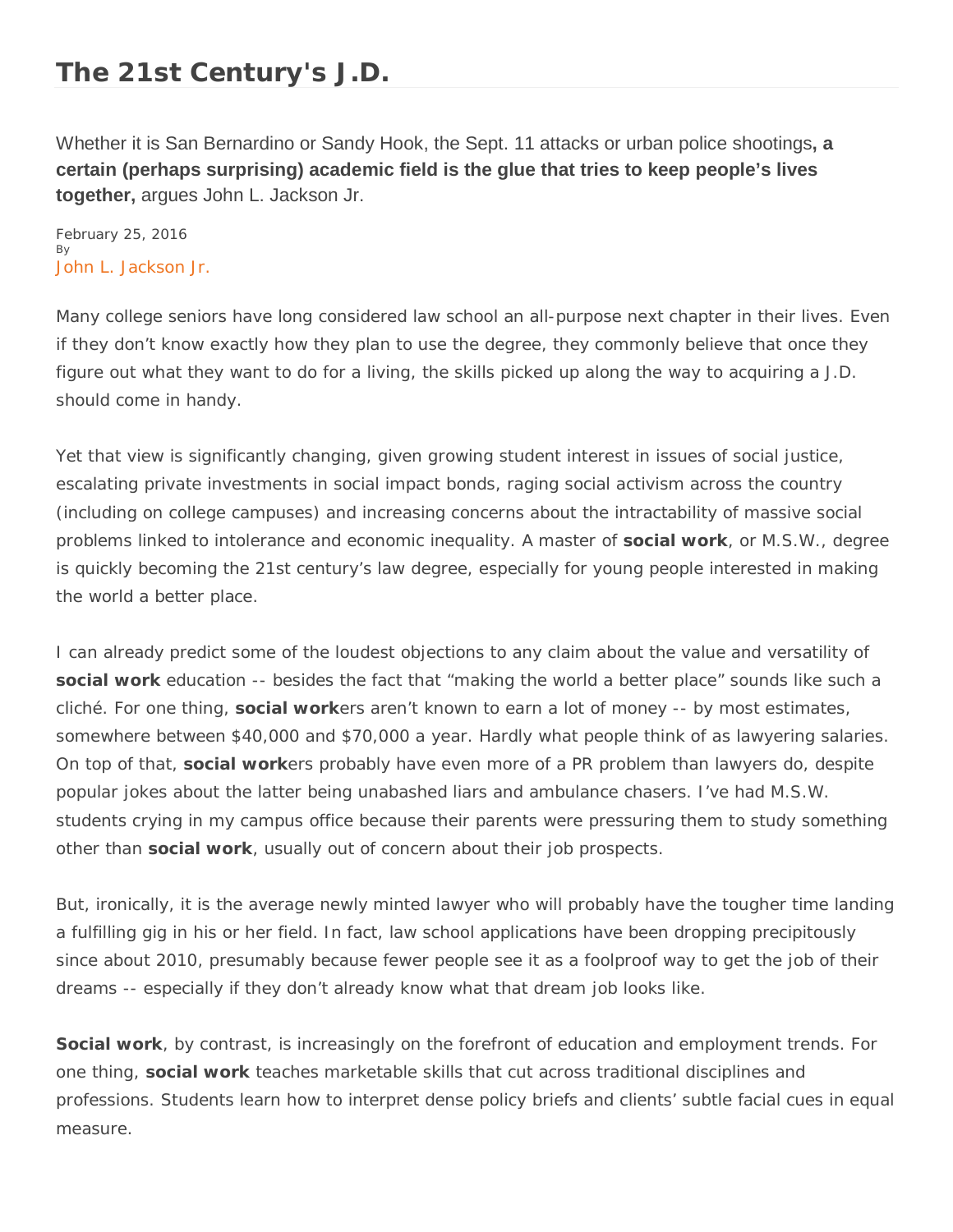**Social work** education is the future of all academic teaching, even if most academicians don't know it yet. It mixes training in social theory with mandatory hours of work in the field, putting those theories decidedly into practice -- something that most students clamor for. It places one-on-one or clinical work with individuals and families in the context of larger systematic concerns. Indeed, the best **social work** programs don't make a fetish out of the dividing line between thinking and doing, between the interpersonal emphasis of the therapist and the macrostructural understandings of the social scientist. They demand both.

**Social work**ers sometimes work for the government, but they also run their own successful magnet schools and nonprofit organizations addressing everything from homelessness to arts education. And they usually do all of this without flashing lights or formal decrees, which is another one of their big PR problems. **Social work**ers don't spend a lot of time tooting their own horns.

Today's **social work** is not your grandfather's **social work**. That is, not if your grandfather thought that **social work** was reducible to the visits that a caseworker made to his home periodically so that the city knew he was doing OK, which is just what my mother did in New York when I was a kid. **Social work**ers are now immediately and intensely engaged in the major events of the day, whether those events are linked to poverty, mental health, prison reform or other important issues. Think about any serious crime, no matter how tragic or bloody. The police are the first ones to get there. They tape off the scene, take statements and answer questions from reporters. Those aforementioned lawyers come later, staying through litigation and any ultimate decision about criminal culpability. But all along the way, without fanfare or press conferences, **social work**ers are doing the absolutely crucial things that must get done: counseling victims, housing survivors, moving impacted children to special schools, running major local advocacy groups connected to the issues implicated in the tragedy, helping officers and lawyers think about victims and clients in holistic and humane ways, crafting social policies to avoid the worst consequences of such events in the future, and conducting research on the calamity's causes and effects.

And that doesn't even cover all that **social work**ers tackle in the context of tragedy. Whether it is a San Bernardino or Sandy Hook, the Sept. 11 attacks or urban police shootings, **social work** is the glue that tries to keep people's lives together when the world seems most intent on ripping those lives apart.

The Society for **Social work** and Research (SSWR) met in Washington, D.C., last month, but very few non-**social work**ers noticed. More of us should have, especially since SSWR used the conference to unveil their "grand challenges" for the profession, which include ending homelessness by 2026. To pull off something that ambitious, **social work** will need all of the would-be law students it can muster.